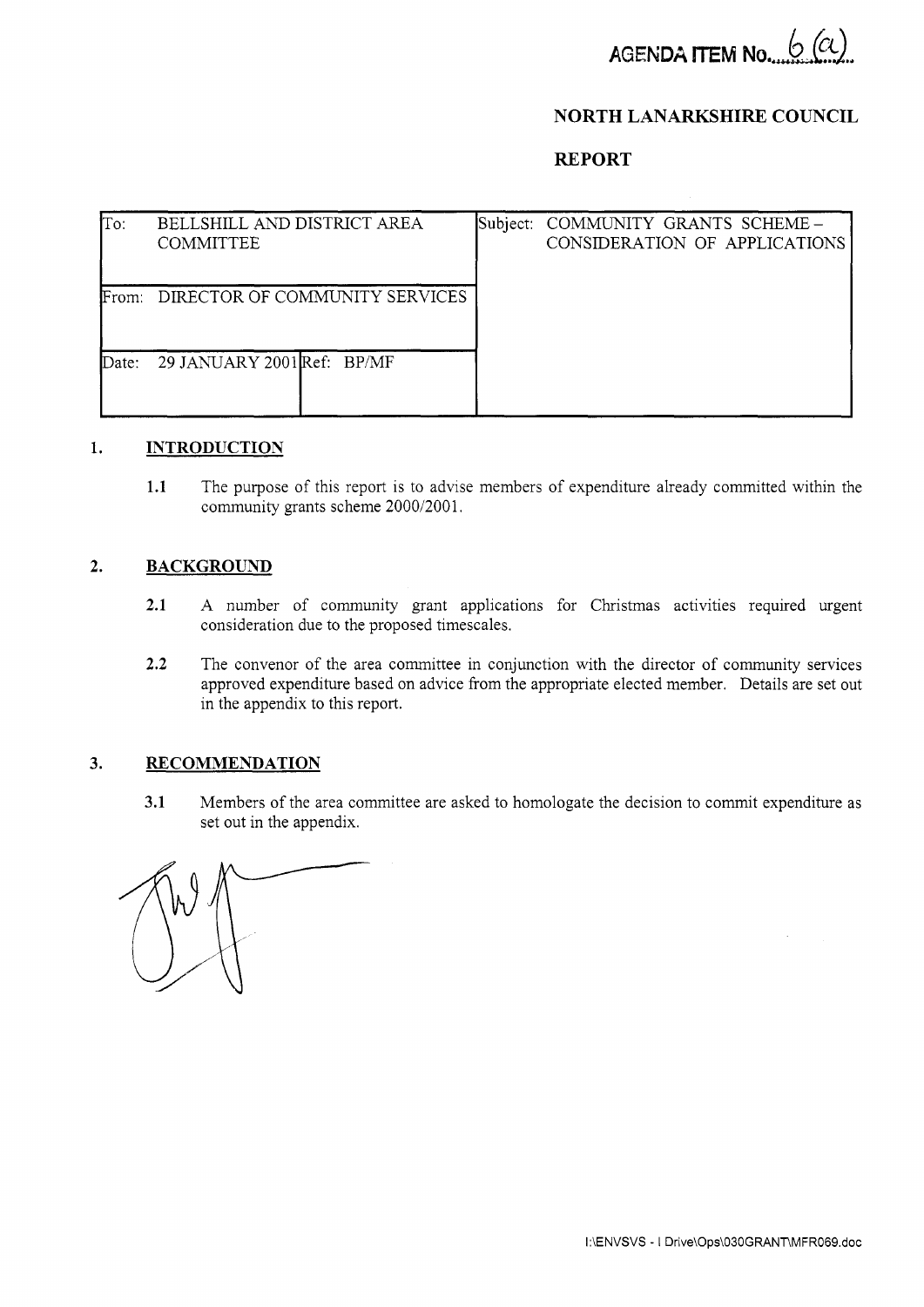# BELLSHILL AND DISTRICT AREA COMMITTEE

### **COMMUNITY GRANT APPLICATIONS**

| <b>Ref No:</b>  | Name of Group                                                                      | <b>Purpose</b>                                                                        | Amount<br>Requested | Area/Ward No: | Recommendation | Total |
|-----------------|------------------------------------------------------------------------------------|---------------------------------------------------------------------------------------|---------------------|---------------|----------------|-------|
|                 |                                                                                    | <b>Applications for Homologation</b>                                                  |                     |               |                |       |
| BEL:CG00/01-293 | Health and Support Group,<br><b>Bellshill</b>                                      | Assist with purchase of equipment,<br>general running and activity<br>programme costs | £500                | 28            | £50            | £50   |
| BEL:CG00/01-408 | <b>Mossend Primary Parents</b><br>Teachers Association,<br>Motherwell              | Assist with costs of Christmas parties,<br>outings and treats                         | £500                | 26            | £250           | £250  |
| BEL:CG00/01-410 | <b>Newarthill Amateur Football</b><br>Club, Newarthill                             | Assist with running costs and fees<br>throughout the year                             | £2000               | 28            | £50            | £50   |
| BEL:CG00/01-411 | <b>Bellshill &amp; District Citizens</b>                                           | Assist with costs of Christmas social                                                 | £100                | 26            | £20            | £40   |
|                 | event for volunteers<br>Advice Bureau, Bellshill                                   |                                                                                       | 27                  |               | £20            |       |
|                 |                                                                                    |                                                                                       |                     | 28            | Nil            |       |
| BEL:CG00/01-413 | <b>Bellshill and Mossend YMCA</b><br>Out of School Childcare<br>Service, Bellshill | Assist with costs of taking children to<br>pantomime                                  | £720                | 28            | £200           | £200  |
| BEL:CG00/01-414 | <b>Bellshill Community Council,</b><br><b>Belishill</b>                            | Assist with costs of remembrance day<br>parade                                        | £350                | 26            | £60            | £85   |
|                 |                                                                                    |                                                                                       |                     | 28            | £25            |       |

 $\sim$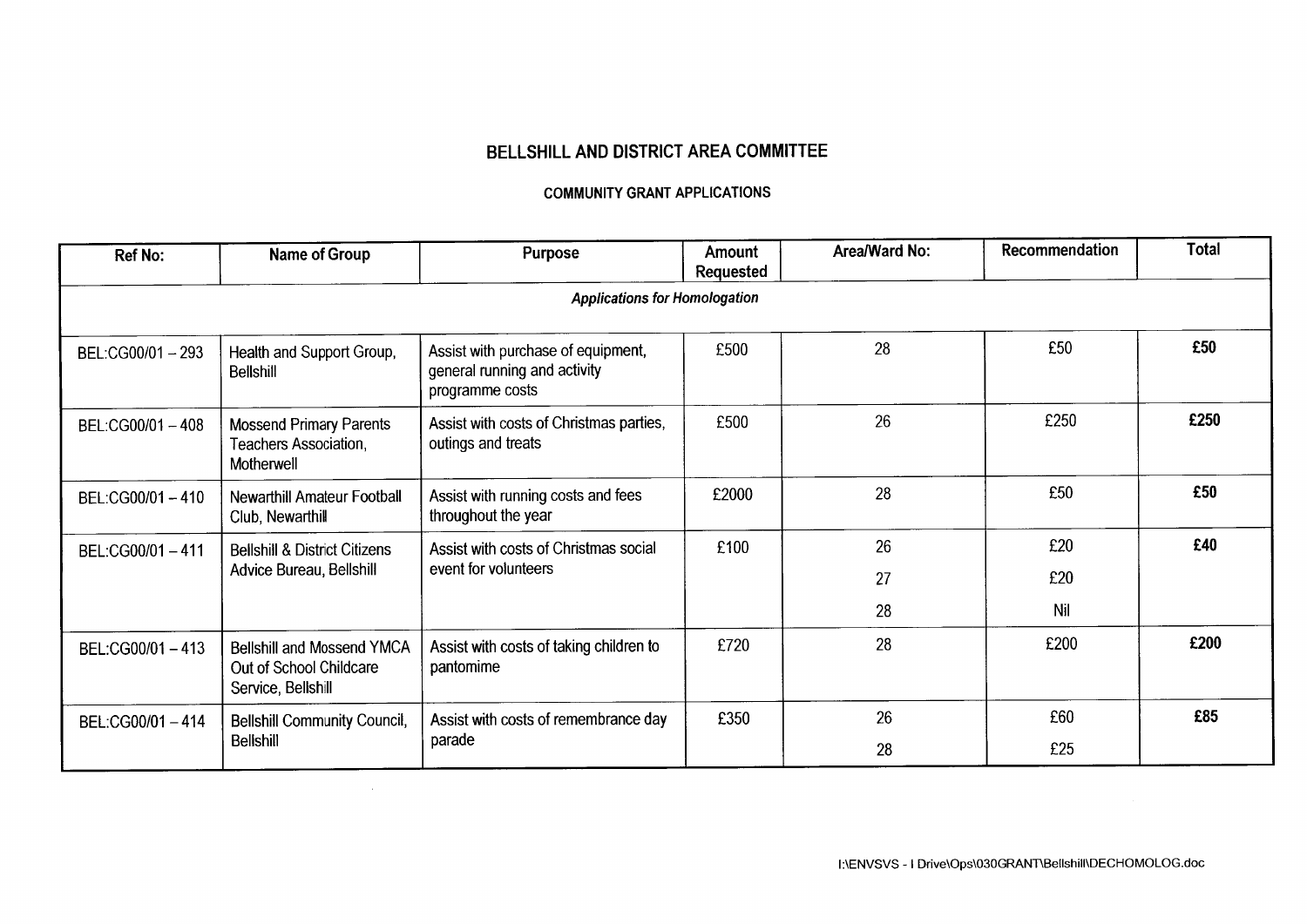| <b>Ref No:</b>    | Name of Group                                                | Purpose                                                                                         | Amount<br>Requested | Area/Ward No: | Recommendation | Total |
|-------------------|--------------------------------------------------------------|-------------------------------------------------------------------------------------------------|---------------------|---------------|----------------|-------|
| BEL:CG00/01-417   | <b>Bellshill (South) Senior</b><br>Citizens Group, Bellshill | Assist with costs of meal,<br>entertainment and gift                                            | £600                | 26            | £300           | £300  |
| BEL:CG00/01-480   | <b>Little Gems Parents Toddlers</b><br>Group, Orbiston       | Assist with costs of Christmas party,<br>group activities and purchase of<br>equipment and toys | £300                | 26            | £100           | £100  |
| BEL:CG00/01 - 481 | Orbiston United Football,<br>Bellshill                       | Assist with costs of games and training<br>and purchase of equipment                            | £400                | 26            | £100           | £100  |